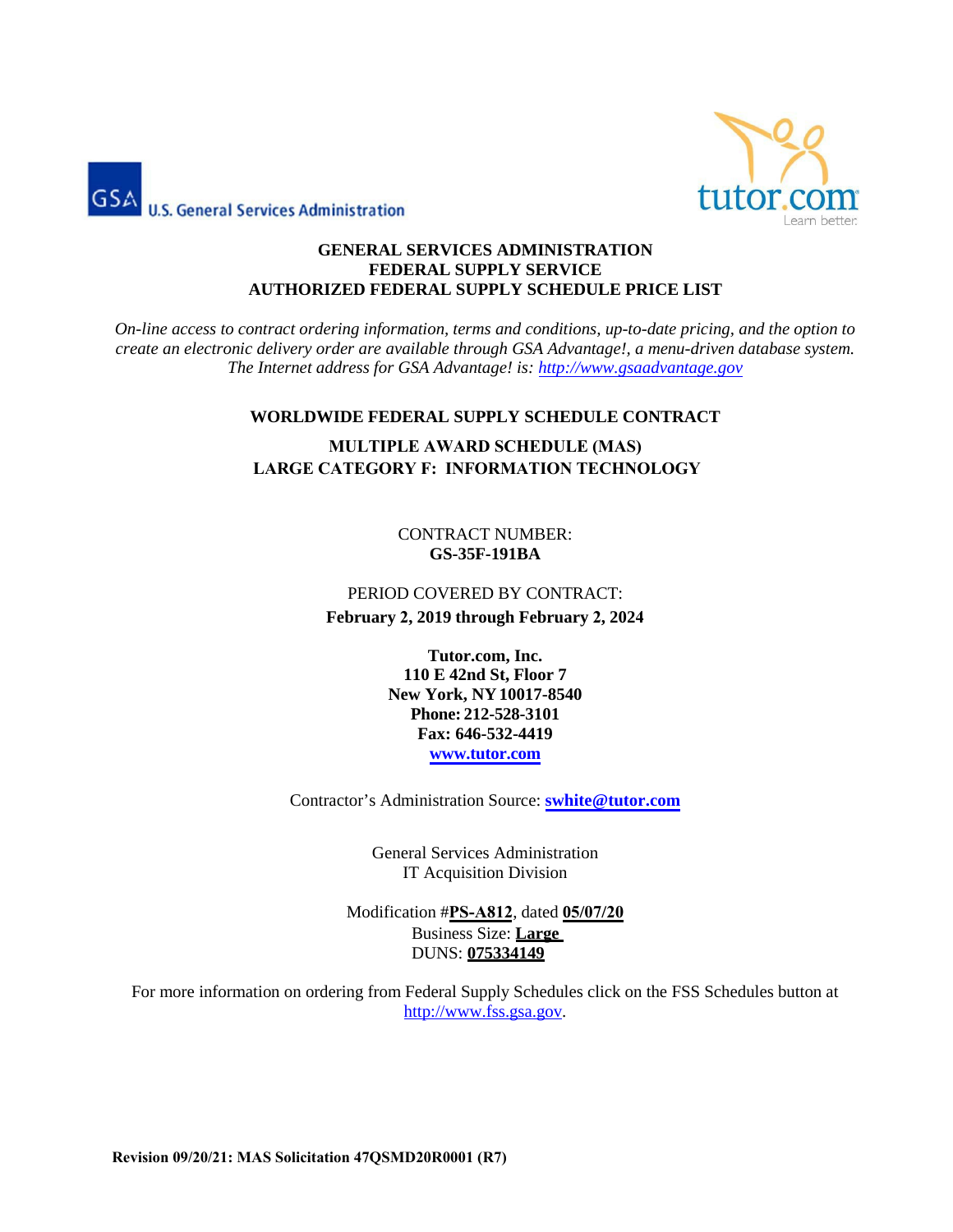## **TABLE OF CONTENTS**

| <b>SECTION</b>                                                                                                       | PAGE |
|----------------------------------------------------------------------------------------------------------------------|------|
|                                                                                                                      |      |
| TERMS AND CONDITIONS APPLICABLE TO ELECTRONIC COMMERCE<br>AND SUBSCRIPTION SERVICES (SPECIAL ITEM NUMBER 54141ECOM)3 |      |
|                                                                                                                      |      |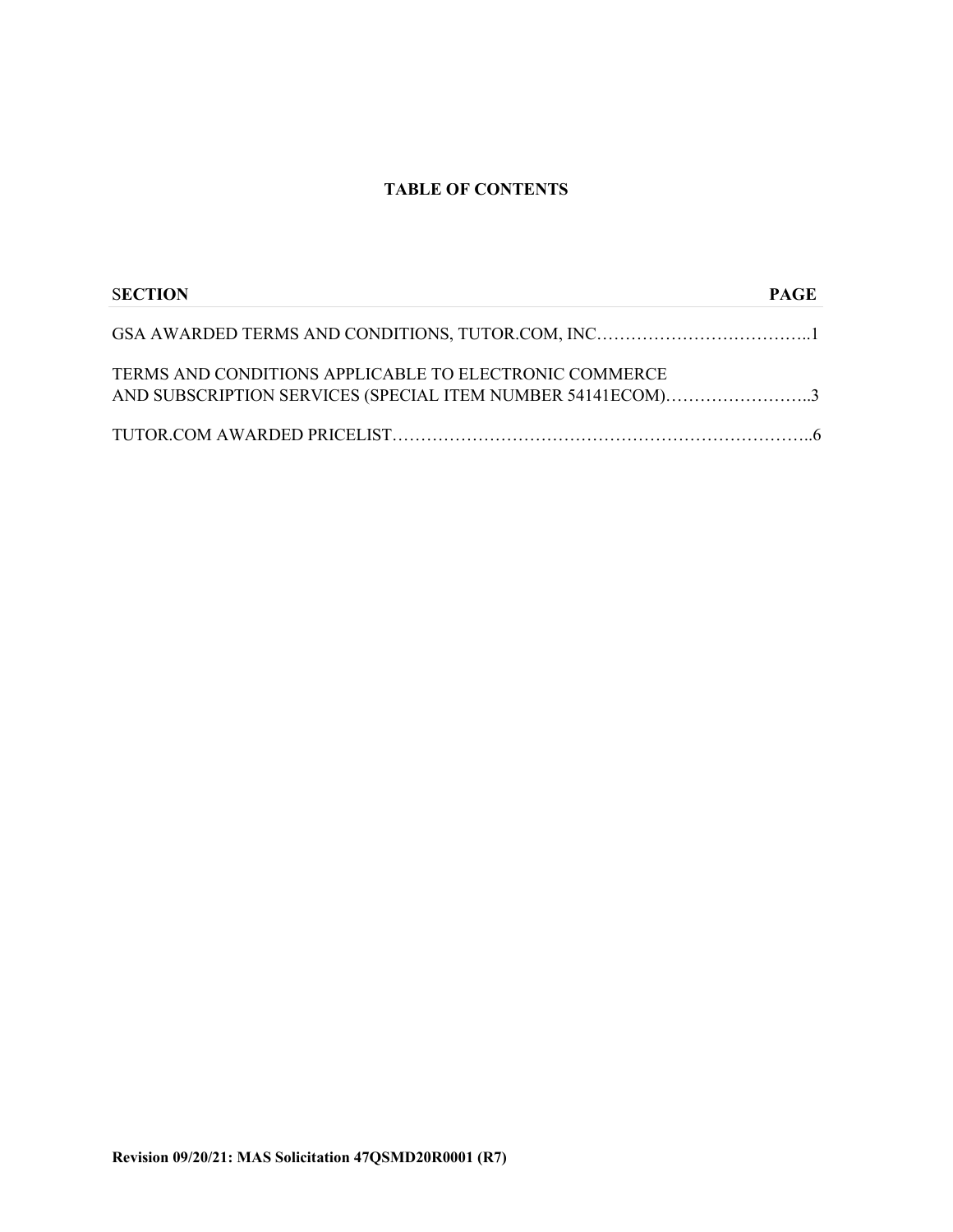## **GSA AWARDED TERMS AND CONDITIONS TUTOR.COM, INC.**

1a. **TABLE OF AWARDED SPECIAL ITEM NUMBERS (SINs)**  SIN 54151ECOM: Electronic Commerce and SubscriptionServices

SIN OLM: Order-Level Materials (OLM)

- $1<sub>b</sub>$ **LOWEST PRICED MODEL NUMBER AND PRICE FOR EACH SIN:** See attached Pricelist
- 1c. **HOURLY RATES (Services Only):**N/A
- **2. MAXIMUM ORDER\*:** SIN 54151ECOM: \$500,000

\*If the "best value" selection places your order over this Maximum Order identified in this catalog/ pricelist, you have an opportunity to obtain a better schedule contract price. Before placing your order, contact the aforementioned contractor for a better price. The contractor may (1) offer a new price for this requirement; (2) offer the lowest price available under this contract; or (3) decline the order. A delivery order that exceeds the maximum order may be placed under the Schedule contract in accordance with FAR 8.404

- **3. MIMINUM ORDER:** \$100
- **4. GEOGRAPHIC COVERAGE:**Worldwide
- **5. POINT(S) OF PRODUCTION:** Tutor.com, Inc. 110 E 42nd St, Floor 7 New York, NY 10017-8540
- **6. DISCOUNT FROM LIST PRICES:** Net GSA pricing is listed in the attached Pricelist
- **7. QUANTITY DISCOUNT(S):** None
- **8. PROMPT PAYMENT TERMS:** 1.5/10, net 30 Days. Information for Ordering Offices: Prompt payment terms cannot be negotiated out of the contractual agreement in exchange for other concessions.
- 9a. Government purchase cards *are accepted* at or below the micro-purchase threshold
- 9b. Government purchase cards *are not accepted* above the micro-purchase threshold
- 10. **FOREIGN ITEMS:** None
- 11a. **TIME OF DELIVERY:** To be negotiated at the task order level
- 11b. **EXPEDITED DELIVERY:** To be negotiated at the task order level
- 11c. **OVERNIGHT AND 2-DAY DELIVERY:** To be negotiated at the task orderlevel
- 11d. **URGENT REQUIREMENTS**: Customers are encouraged to contact the contractor for the purpose of requesting accelerated delivery
- 12. **FOB POINT:** Destination

## 13a. **ORDERINGADDRESS:**

Tutor.com, Inc. 110 E 42nd St, Floor 7 New York, NY 10017-8540 Phone: 212-528-3101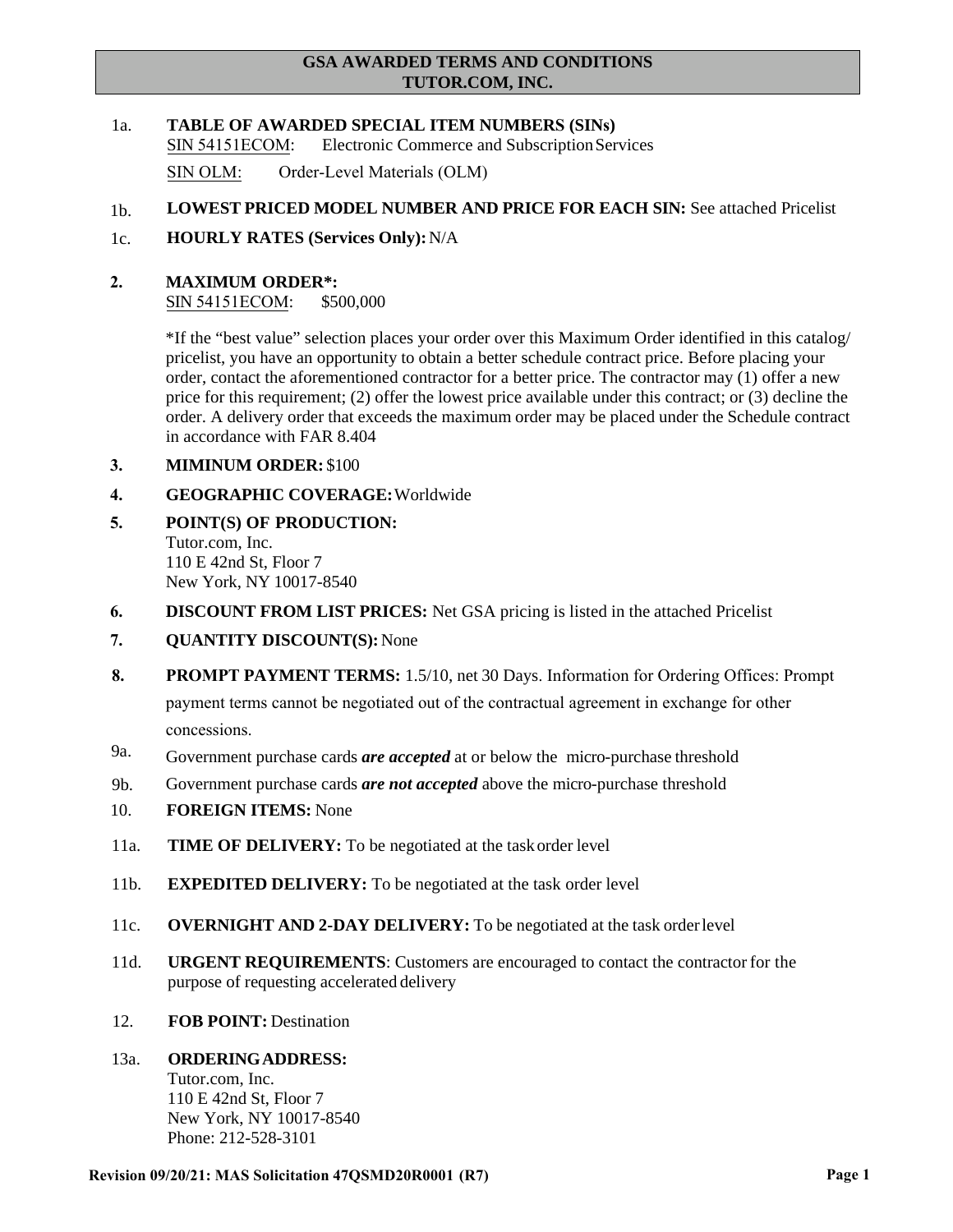- 13b. **ORDERING PROCEDURES:** For supplies and services, the ordering procedures, information on Blanket Purchase Agreements (BPA's) are found in FAR 8.405-3
- **14. PAYMENT ADDRESS:** Tutor.com, Inc. PO Box 70403 Philadelphia, PA 19176-0403
- **15. WARRANTY PROVISION:** Refer to Tutor.com, Inc.'s "Terms of Use"
- **16. EXPORT PACKING CHARGES:**N/A
- **17. TERMS AND CONDITIONS OF GOVERNMENT PURCHASE CARDACCEPTANCE:** Accepted at and below the micro-purchase threshold
- **18. TERMS AND CONDITIONS OF RENTAL, MAINTENANCE, AND REPAIR (if applicable).** N/A
- **19. TERMS AND CONDITIONS OF INSTALLATION (IF APPLICABLE):** N/A
- **20. TERMS AND CONDITIONS OF REPAIR PARTS INDICATING DATE OF PARTS PRICE LISTS AND ANY DISCOUNTS FROM LIST PRICES (IF AVAILABLE):** N/A
- 20a. **TERMS AND CONDITIONS FOR ANY OTHER SERVICES (IF APPLICABLE):** N/A
- **21. LIST OF SERVICE AND DISTRIBUTION POINTS (IF APPLICABLE):**N/A
- **22. LIST OF PARTICIPATING DEALERS (IF APPLICABLE):** N/A
- **23. PREVENTIVE MAINTENANCE (IF APPLICABLE):**N/A
- 24a. **SPECIAL ATTRIBUITES SUCH AS ENVIRONMENTAL ATTRIBUTES (e.g. recycled content, energy efficiency, and/or reduced pollutants):** N/A
- 24b. **Section 508 Compliance for EIT:** Section 508 compliance information is available on Electronic and Information Technology (EIT) supplies and services on this contract at [http://www.tutor.com](http://www.tutor.com/)

The EIT standards can be found at: [www.Section508.gov/.](http://www.section508.gov/)

- 25. **DUNS NUMBER:** 075334149
- 26. **NOTIFICATION REGARDING REGISTRATION IN SYSTEM FOR AWARD MANAGEMENT (SAM) DATABASE:** Active in SAM, CAGE Code 3DLT1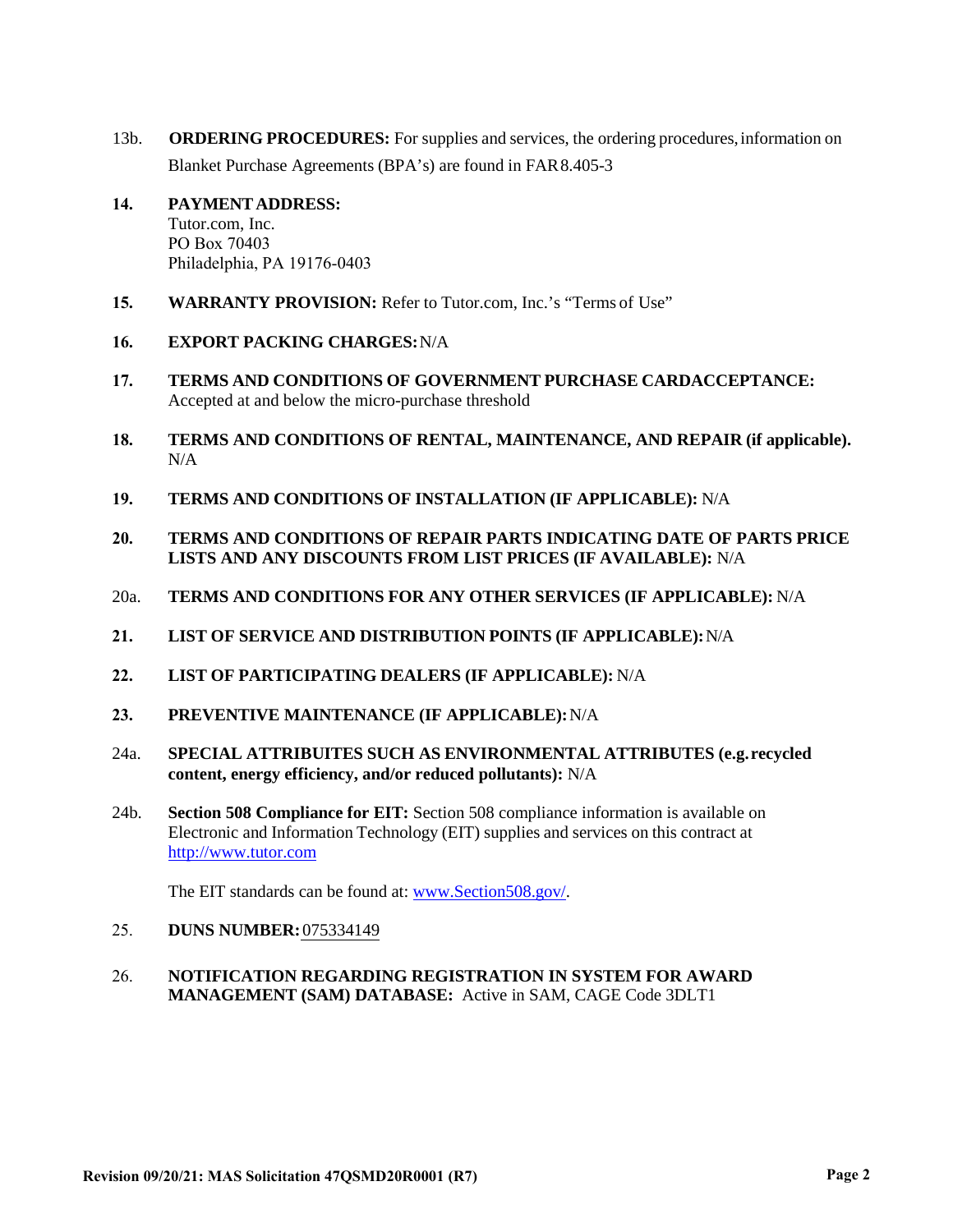## **TERMS AND CONDITIONS APPLICABLE TO ELECTRONIC COMMERCE AND SUBSCRIPTION SERVICES (SPECIAL ITEM NUMBER 54151ECOM)**

## **1. SCOPE**

The prices, terms and conditions stated under Special Item Number 54151ECOM Electronic Commerce (EC) Services apply exclusively to EC Services within the scope of this Information Technology Schedule.

## **2. ELECTRONIC COMMERCE CAPACITY AND COVERAGE**

The Ordering Activity shall specify the capacity and coverage required as part of the initial requirement.

## **3. INFORMATIONASSURANCE**

- a. The Ordering Activity isresponsible for ensuring to the maximum extent practicable that each requirement issued is in compliance with the Federal Information Security Management Act (FISMA)
- b. The Ordering Activity shall assign an impact level (per Federal Information Processing Standards Publication 199 & 200 (FIPS 199, "Standards for Security Categorization of Federal Information and Information Systems") (FIPS 200, "Minimum Security Requirements for Federal Information and Information Systems") prior to issuing the initial statement of work. Evaluations shall consider the extent to which each proposed service accommodates the necessary security controls based upon the assigned impact level. The Contractor awarded SIN 54151ECOM is capable of meeting at least the minimum security requirements assigned against a low-impact information system(per FIPS 200).
- c. The Ordering Activity reserves the right to independently evaluate, audit, and verify the FISMA compliance for any proposed or awarded Electronic Commerce services. All FISMA certification, accreditation, and evaluation activities are the responsibility of the ordering activity.

## **4. DELIVERY SCHEDULE.**

The Ordering Activity shall specify the delivery schedule as part of the initial requirement. The Delivery Schedule options are found in Information for Ordering Activities Applicable to All Special Item Numbers, paragraph 6. Delivery Schedule.

## **5. INTEROPERABILITY**

When an Ordering Activity requires interoperability, this requirement shall be included as part of the initial requirement. Interfaces may be identified as interoperable on the basis of participation in a sponsored program acceptable to the Ordering Activity. Any such access or interoperability with teleports/gateways and provisioning of enterprise service access will be defined in the individual requirement.

#### **6. ORDER**

- a. Agencies may use written orders, EDI orders, blanket purchase agreements, individual purchase orders, or task orders for ordering electronic services under this contract. Blanket Purchase Agreements shall not extend beyond the end of the contract period; all electronic services and delivery shall be made and the contract terms and conditions shall continue in effect until the completion of the order. Orders for tasks which extend beyond the fiscal year for which funds are available shall include FAR 52.232-19 (Deviation – May 2003) Availability of Funds for the Next Fiscal Year. The purchase order shall specify the availability of funds and the period for which funds are available.
- b. All task orders are subject to the terms and conditions of the contract. In the event of conflict between a task order and the contract, the contract will take precedence.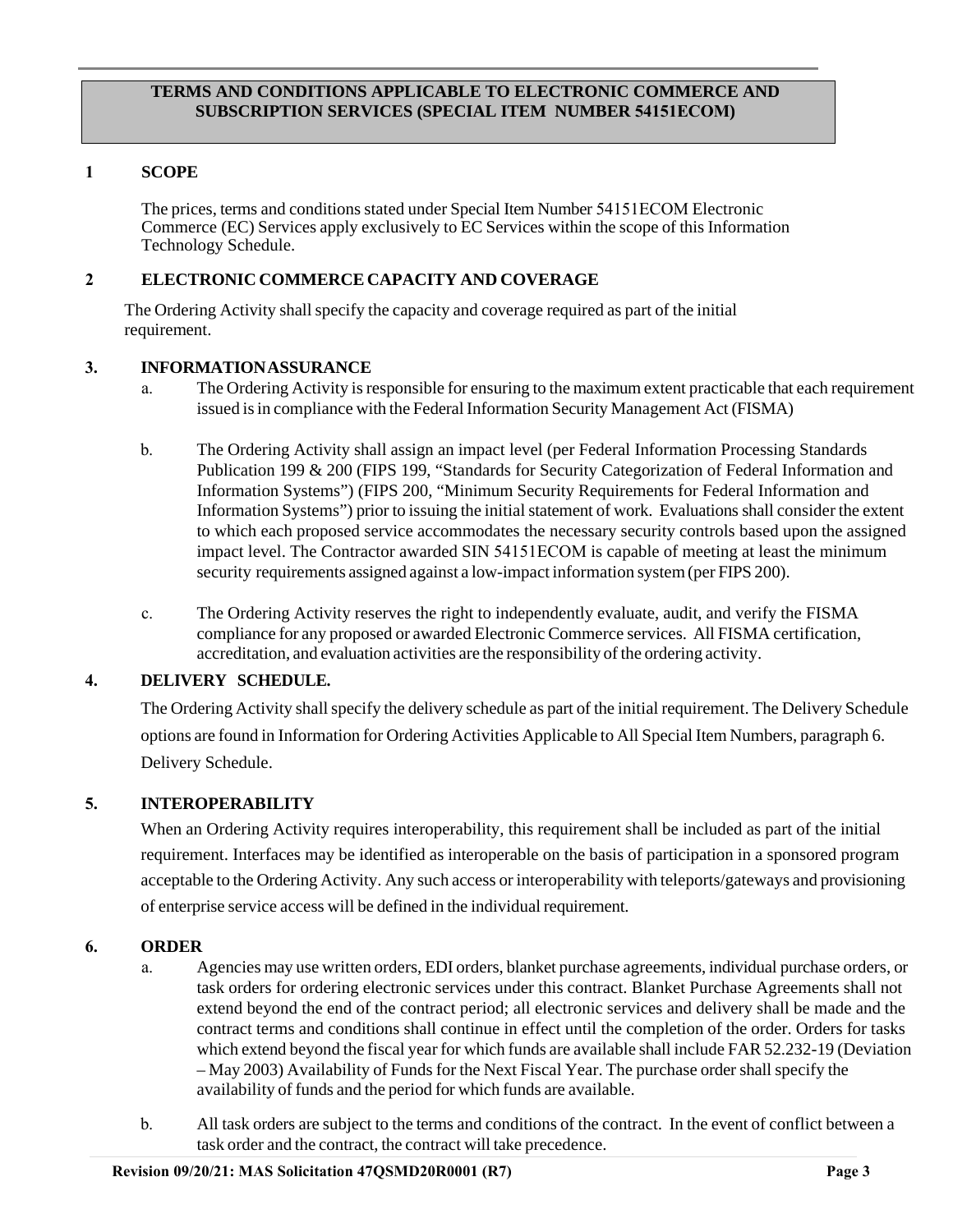## **7. PERFORMANCEOFELECTRONICSERVICES**

The Contractor shall provide electronic services on the date agreed to by the Contractor and the ordering activity.

#### **8. RESPONSIBILITIES OF THE CONTRACTOR**

The Contractor shall comply with all laws, ordinances, and regulations (Federal, State, City, or otherwise) covering work of this character.

#### **9. RIGHTS INDATA**

The Contractor shall comply FAR 52.227-14 RIGHTS IN DATA – GENERAL and with all laws, ordinances, and regulations (Federal, State, City, or otherwise) covering work of this character.

#### **10. ACCEPTANCETESTING**

If requested by the ordering activity the Contractor shall provide acceptance test plans and procedures for ordering activity approval. The Contractor shall perform acceptance testing of the systems for ordering activity approval in accordance with the approved test procedures.

#### **11. WARRANTY**

The Contractor shall provide a warranty covering each Contractor-provided electronic commerce service. The minimum duration of the warranty shall be the duration of the manufacturer's commercial warranty for the item listed below:

The warranty shall commence upon the later of the following:

a. Activation of the user's service

b. Installation/delivery of the equipment

The Contractor, by repair or replacement of the defective item, shall complete all warranty services within five working days of notification of the defect. Warranty service shall be deemed complete when the user has possession of the repaired or replaced item. If the Contractor renders warranty service by replacement, the user shall return the defective item(s) to the Contractor as soon as possible but not later than ten (10) working days after notification.

#### **12. MANAGEMENT AND OPERATIONS PRICING**

The Contractor shall provide management and operations pricing on a uniform basis. All management and operations requirements for which pricing elements are not specified shall be provided as part of the basic service.

#### **13. TRAINING**

The Contractor shall provide normal commercial installation, operation, maintenance, and engineering interface training on the system. If there is a separate charge, indicate below: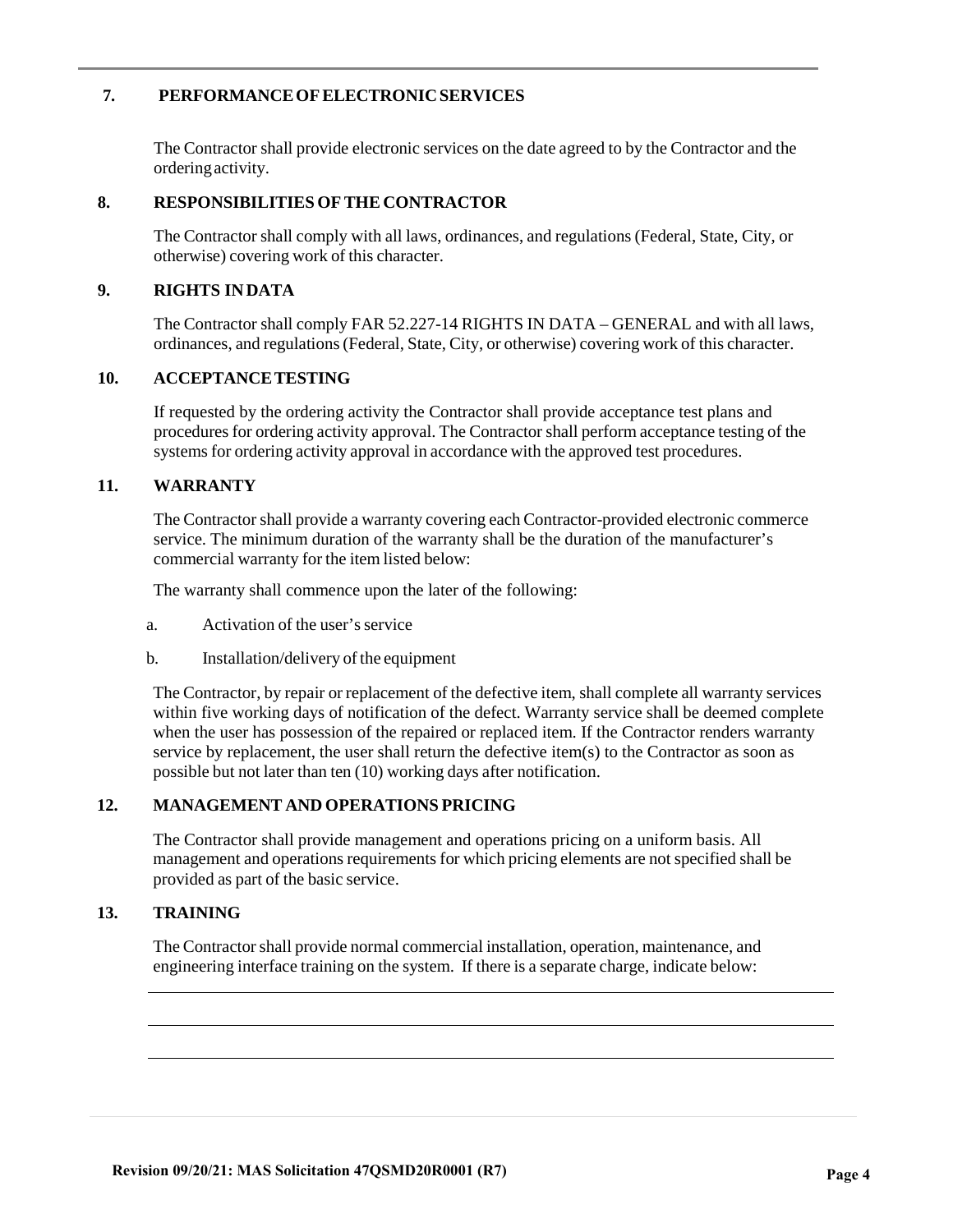## **14. MONTHLYREPORTS**

In accordance with commercial practices, the Contractor may furnish the ordering activity/user with a monthly summary ordering activity report.

## **15. ELECTRONIC COMMERCESERVICEPLAN**

- a. Describe the electronic service plan and eligibility requirements.
- b. Describe charges, if any, for additional usage guidelines.
- c. Describe corporate volume discounts and eligibility requirements, if any.